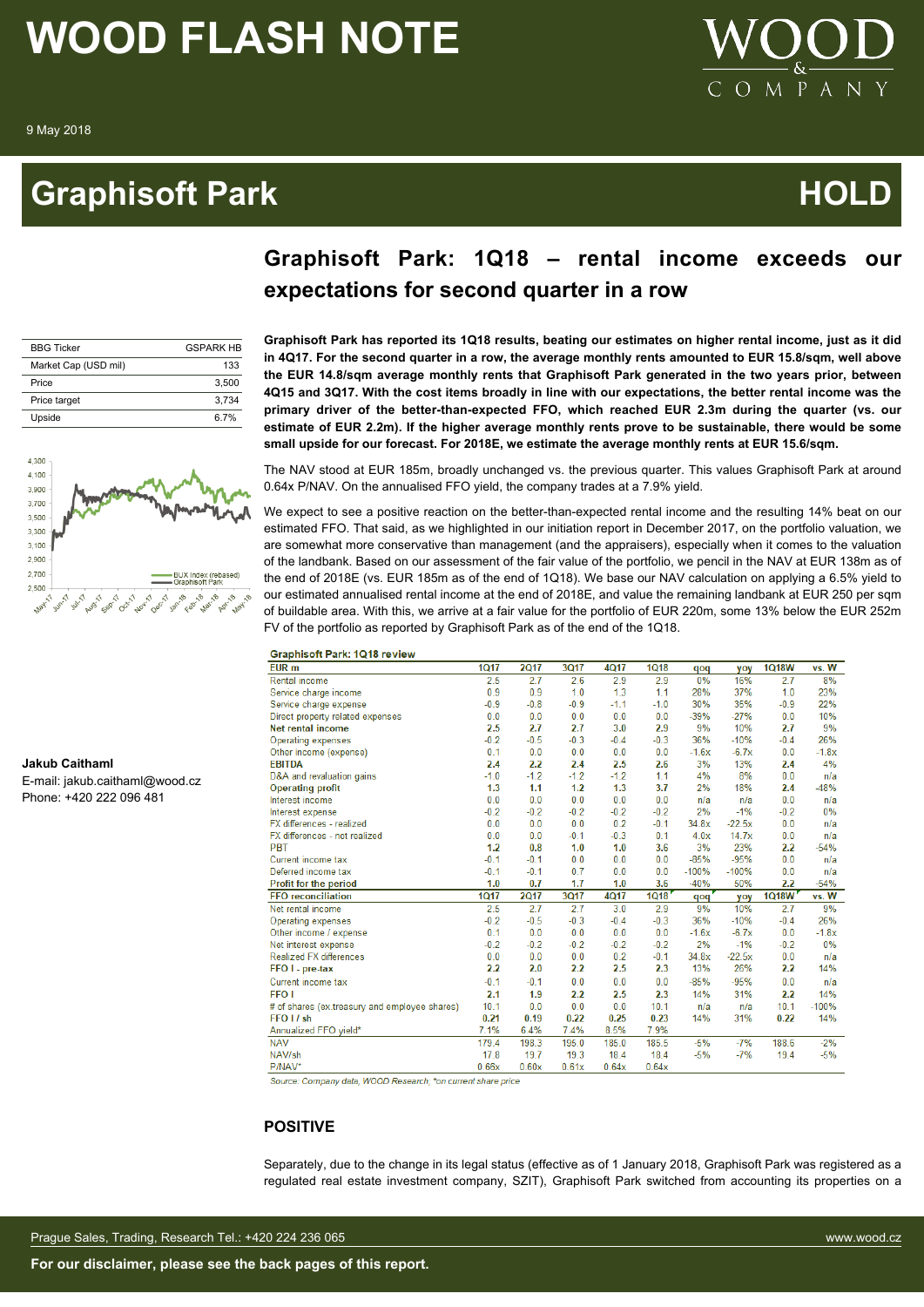

historical cost (less depreciation) to fair value accounting. The buildings will be reappraised on a quarterly basis by an independent appraiser. The company has chosen ESTON International Zrt, a Hungarian real estate brokerage and consultancy, to appraise its properties. There has been no tangible change in the fair value of the properties as a result of the switch from internal to external valuation. The NAV amounted to EUR 185m, in line with the level recorded as at end-2017.

The dividends will continue to be determined as 90% of the "*pro-forma*" net profit, which will not include revaluation gains and losses, but will include the depreciation of the assets, which will continue to be presented at the historical cost less depreciation in the *pro-forma* financial statements.

### **Portfolio highlights**

The rental income stands above our expectations for the second quarter in a row, close to EUR 16/sqm, while the occupancy is unchanged qoq. Graphisoft also reported an outstanding average lease term, at 5.4 years as of the end of 1Q18.

Regarding the new developments under way currently, the company is progressing with the construction of new office building blocks, with a total area of 12.5k sqm (together with underground parking facilities for around 450 cars). The new buildings are expected to be delivered in the middle of 2018E, in line with the previous guidance. So far, Graphisoft has spent EUR 22m on the developments.

Following the completion of the new developments, Graphisoft Park's total area will span 73k sqm of office, laboratory and educational space, while the underground parking space will increase its capacity to around 2,000 cars.

The company estimates that, beyond the current developments, the landbank offers the room to build an additional 54k sqm of new space, 18k sqm in the southern development area and 36k sqm in the north. That said, we highlight that the northern area is contaminated currently, and Graphisoft Park needs to wait for Capital City Gas Work, the original polluter, to decontaminate the area. According to a resolution, dated 22 February 2018, the northern development area should become suitable for development by 2022E, according to the Graphisoft Park's 1Q18 report.

| Graphisoft Park: rents close to EUR 16/sqm per month for a second quarter in a row |             |        |        |        |        |        |        |        |        |        |
|------------------------------------------------------------------------------------|-------------|--------|--------|--------|--------|--------|--------|--------|--------|--------|
|                                                                                    | <b>4Q15</b> | 1Q16   | 2Q16   | 3Q16   | 4Q16   | 1017   | 2017   | 3Q17   | 4Q17   | 1Q18   |
| Occupancy                                                                          | 98%         | 100%   | 100%   | 100%   | 100%   | 100%   | 99%    | 99%    | 99%    | 99%    |
| Area (sam)                                                                         | 53.000      | 53.000 | 53.000 | 53,000 | 53,000 | 58.500 | 58,500 | 61.000 | 61.000 | 61.000 |
| Rental income per (EUR m)                                                          | 2.34        | 2.40   | 2.39   | 2.36   | 2.38   | 2.47   | 2.65   | 2.63   | 2.87   | 2.86   |
| Monthly rents (EUR/sgm)                                                            | 15.0        | 15.1   | 15.0   | 14.9   | 15.0   | 141    | 15.3   | 14.5   | 15.8   | 15.8   |

Source: Company data, WOOD Research

### **Trading**

 $C = D = 1$ 

Graphisoft Park trades at around 0.8x P/BV and an 8.7% FFO yield, on our 2018E numbers. The company generates a higher yield than any of its CEE peers, on the Bloomberg consensus.

| $S = I$                |       |         |            |            |            |            |                  |                  |
|------------------------|-------|---------|------------|------------|------------|------------|------------------|------------------|
|                        | Price | Mkt Cap | P/BV       | P/BV       | Divi vield | Divi vield | <b>FFO</b> vield | <b>FFO</b> yield |
|                        | (LCU) | (EUR m) | <b>18E</b> | <b>19E</b> | <b>18E</b> | 19E        | <b>18E</b>       | <b>19E</b>       |
| <b>Graphisoft Park</b> | 3.500 | 118     | 81%        | 79%        | 3.2%       | 2.8%       | 8.7%             | 9.5%             |
| Immofinanz             | 2.2   | 2.437   | 82%        | 81%        | 3.1%       | 3.4%       | 3.3%             | 4.1%             |
| S Immo                 | 16.6  | 1.108   | 114%       | 107%       | 2.6%       | 3.0%       | 3.9%             | 4.1%             |
| <b>GTC</b>             | 9.0   | 991     | 103%       | 98%        | 2.1%       | 3.0%       | 5.7%             | 7.1%             |
| CA Immo                | 28.9  | 2.860   | 110%       | 106%       | 3.0%       | 3.2%       | 4.1%             | 4.4%             |
| Atrium                 | 3.9   | 1.487   | 78%        | 77%        | 9.3%       | 7.2%       | 8.0%             | 8.2%             |
| CEE peer group average |       |         | 95%        | 91%        | 3.9%       | 3.8%       | 5.6%             | 6.2%             |

Source: Bloomberg, Company data, WOOD Research

| Year  | <b>EBITDA</b> | Net profit FFOPS FFO yield Net debt/ |        |       |        | <b>Total debt/</b> | <b>P/BV</b> | <b>NAV</b> | <b>NAVPS</b> | <b>P/NAV</b> | Div yield |
|-------|---------------|--------------------------------------|--------|-------|--------|--------------------|-------------|------------|--------------|--------------|-----------|
|       | (EURm)        | (EURm)                               | (EURm) | (EUR) | equity | standing assets    |             | (EUR m)    | (EUR)        |              |           |
| 2014  | 7.7           | 2.0                                  | 0.62   | 10.7% | 1.8x   | 25%                | 260%        | 116        | 11.5         | 0.50x        | 5.2%      |
| 2015  | 8.9           | 3.0                                  | 0.73   | 9.8%  | 1.5x   | 23%                | 327%        | 116        | 11.6         | 0.64x        | 2.7%      |
| 2016  | 8.7           | 3.2                                  | 0.75   | 7.9%  | 1.9x   | 24%                | 408%        | 143        | 14.2         | 0.67x        | 2.4%      |
| 2017  | 9.5           | 4.4                                  | 0.86   | 7.6%  | 2.3x   | 26%                | 438%        | 184        | 18.3         | 0.62x        | 3.3%      |
| 2018E | 11.2          | 3.6                                  | 0.97   | 8.6%  | 0.5x   | 32%                | 83%         | 138        | 13.7         | 0.83x        | 2.9%      |
| 2019E | 12.2          | 4.2                                  | 1.06   | 9.3%  | 0.5x   | 31%                | 81%         | 142        | 14.0         | 0.81x        | 3.3%      |
|       |               |                                      |        |       |        |                    |             |            |              |              |           |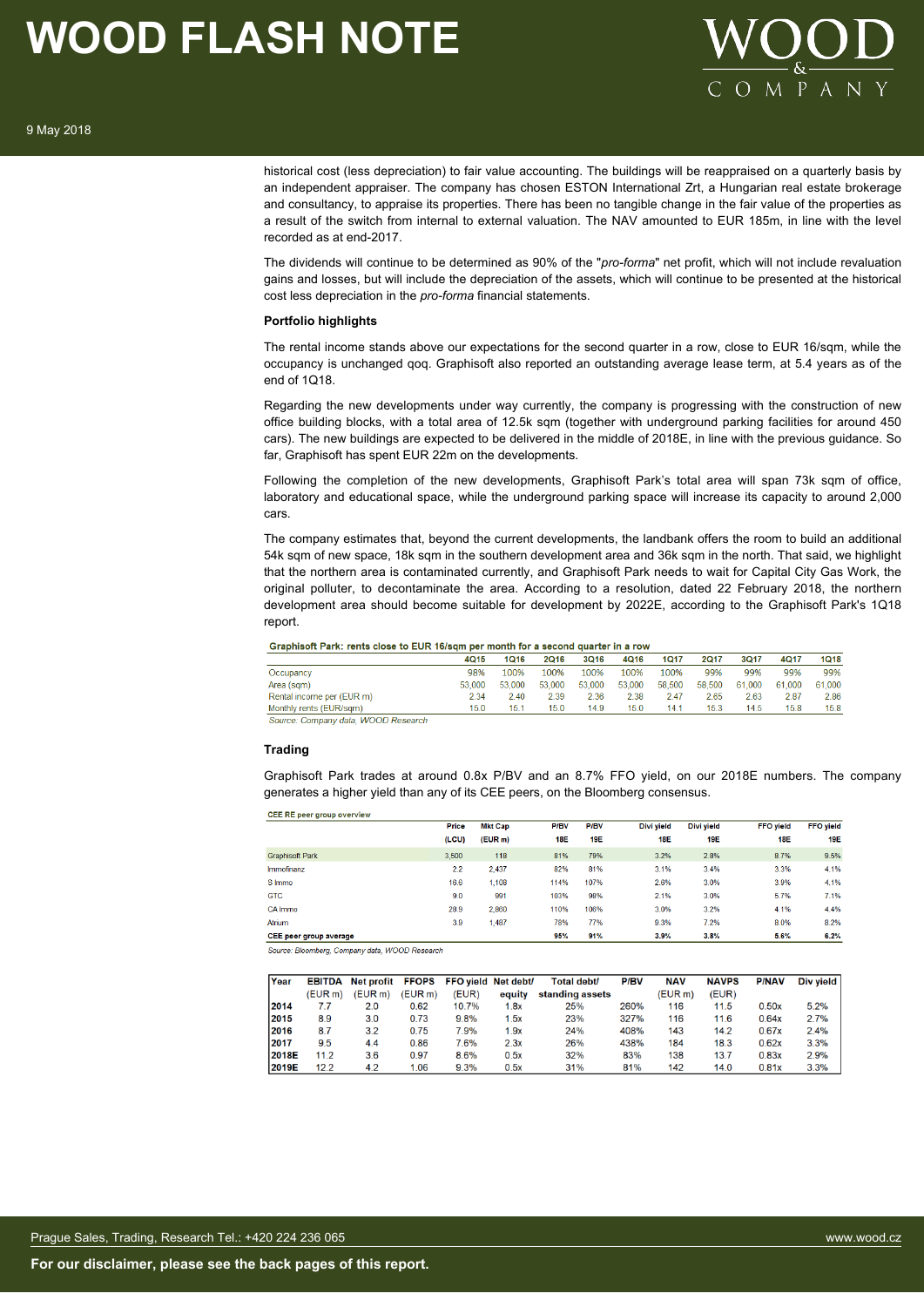

9 May 2018

# **DISCLAIMER**

### **Important Disclosures**

*This research/commentary was prepared by the assignment of Budapest Stock Exchange Ltd. (registered seat: 1054 Budapest, Szabadság tér 7. Platina torony I. ép. IV. emelet; company registration number: 01-10-044764, hereinafter: BSE) under the agreement which was concluded by and between BSE and WOOD & Company Financial Services, a.s. (registered seat: námstí Republiky 1079/1a, 110 00 Praha 1, Czech Republic; company registration number: 265 03 808, hereinafter: Investment Service Provider)*

BSE shall not be liable for the content of this research/commentary, especially for the accuracy and completeness of the information therein and for the forecasts and conclusions; the Service Provider shall be solely liabl *these. The Service Provider is entitled to all copyrights regarding this research/commentary however BSE is entitled to use and advertise/spread it but BSE shall not modify its content.*

*This research/commentary shall not be qualified as investment advice specified in Point 9 Section 4 (2) of Act No. CXXXVIII of 2007 on Investment Firms and Commodity Dealers and on the Regulations Governing their Activities. Furthermore, this document shall not be qualified as an offer or call to tenders for the purchase, sale or hold of the financial instrument(s) concerned by the research/commentary.*

This investment research is published by WOOD & Company Financial Services, a.s. ("WOOD & Co") and/or one of its branches who are are authorised and regulated by the CNB as Home State regulator and in Poland by the KNF, in Slovakia by the NBS, in Italy by the CONSOB and in the UK by the FCA as Host State regulators.

| Wood<br>* Graphisoft Park<br>history for<br>ratings and price<br>. Bosto<br>, un uots |                        |                  |                      |  |  |  |
|---------------------------------------------------------------------------------------|------------------------|------------------|----------------------|--|--|--|
| Rating                                                                                |                        | Price<br>∍ tarαe |                      |  |  |  |
| 14/12/2<br>12/201                                                                     | <b>HOLD</b><br>coverag | 1212017          | н<br>.,<br>пυ<br>- - |  |  |  |

#### **Explanation of Ratings**

**BUY:** The stock is expected to generate total returns of over 15% during the next 12 months as measured by the target price.

**HOLD:** The stock is expected to generate total returns of 0-15% during the next 12 months as measured by the target price.

**SELL:** The stock is expected to generate a negative total return during the next 12 months as measured by the target price.

RESTRICTED: Financial forecasts, and/or a rating and/or a target price is restricted from disclosure owing to Compliance or other regulatory/legal considerations such as a blackout period or a conflict of interest.

**NOT RATED:** Suspension of rating after 30 consecutive weekdays where the current price vis-a-vis the target price has been out of the range dictated by the current BUY/HOLD/SELL rating.

**COVERAGE IN TRANSITION:** Due to changes in the Research team, the disclosure of a stock's rating and/or target price and/or financial information are temporarily suspended.

#### **Equity Research Ratings (as of 9 May 2018)**

|                                 | Buv                    | Hold                     | Sell          | <b>Restricted</b> | Not rated | <b>Coverage in transition</b> |
|---------------------------------|------------------------|--------------------------|---------------|-------------------|-----------|-------------------------------|
| <b>Equity Research Coverage</b> | 46%                    | 46%                      | $\rightarrow$ | N.A.              | IN.A      | $\frac{1}{2}$                 |
| <b>IB Clients</b>               | $\overline{A}$<br>l 7o | $\Delta$ $\Omega$<br>1/0 | N.A.          | N.A.              | IN.A      | N.A.                          |

### **Securities Prices**

Prices are taken as of the previous day's close on the home market unless otherwise stated.

#### **Valuation & Risks**

Analysis of specific risks to set stock target prices highlighted in our investment case(s) are outlined throughout the report. For details of methodologies used to determine our price targets and risks related to the achi of the targets referred to in the main body of the report or at http://www.wood.cz in the Corporate Governance section.

Users should assume that the investment risks and valuation methodology in Daily news or flash notes not changing our estimates or ratings is as set out in the most recent substantive research note on that subject company and can be found on our website at [www.wood.com](https://research.wood.cz)

### **Wood Research Disclosures (as of 9 May 2018)**

| Company                         | <b>Disclosures</b> |
|---------------------------------|--------------------|
| Alior Bank                      | 5                  |
| AmRest                          | 5                  |
| Astarta                         | $\sqrt{5}$         |
| AT&S                            | 5                  |
| Bogdanka                        | $\sqrt{5}$         |
| <b>BRD</b>                      | 5                  |
| <b>Bucharest Stock Exchange</b> | $\sqrt{5}$         |
| BZ WBK                          | $\sqrt{5}$         |
| CA Immo                         | 5                  |
| CCC                             | $\sqrt{5}$         |
| CD Projekt                      | 5                  |
| CETV                            | $\,$ 5 $\,$        |
| CEZ                             | $\sqrt{5}$         |
| Ciech                           | 5                  |
| Conpet                          | $\overline{1}$     |
| Cyfrowy Polsat                  | $\,$ 5 $\,$        |
| Dino                            | $\,$ 5 $\,$        |
| DO&CO                           | 1, 5               |
| Electrica                       | 5                  |
|                                 |                    |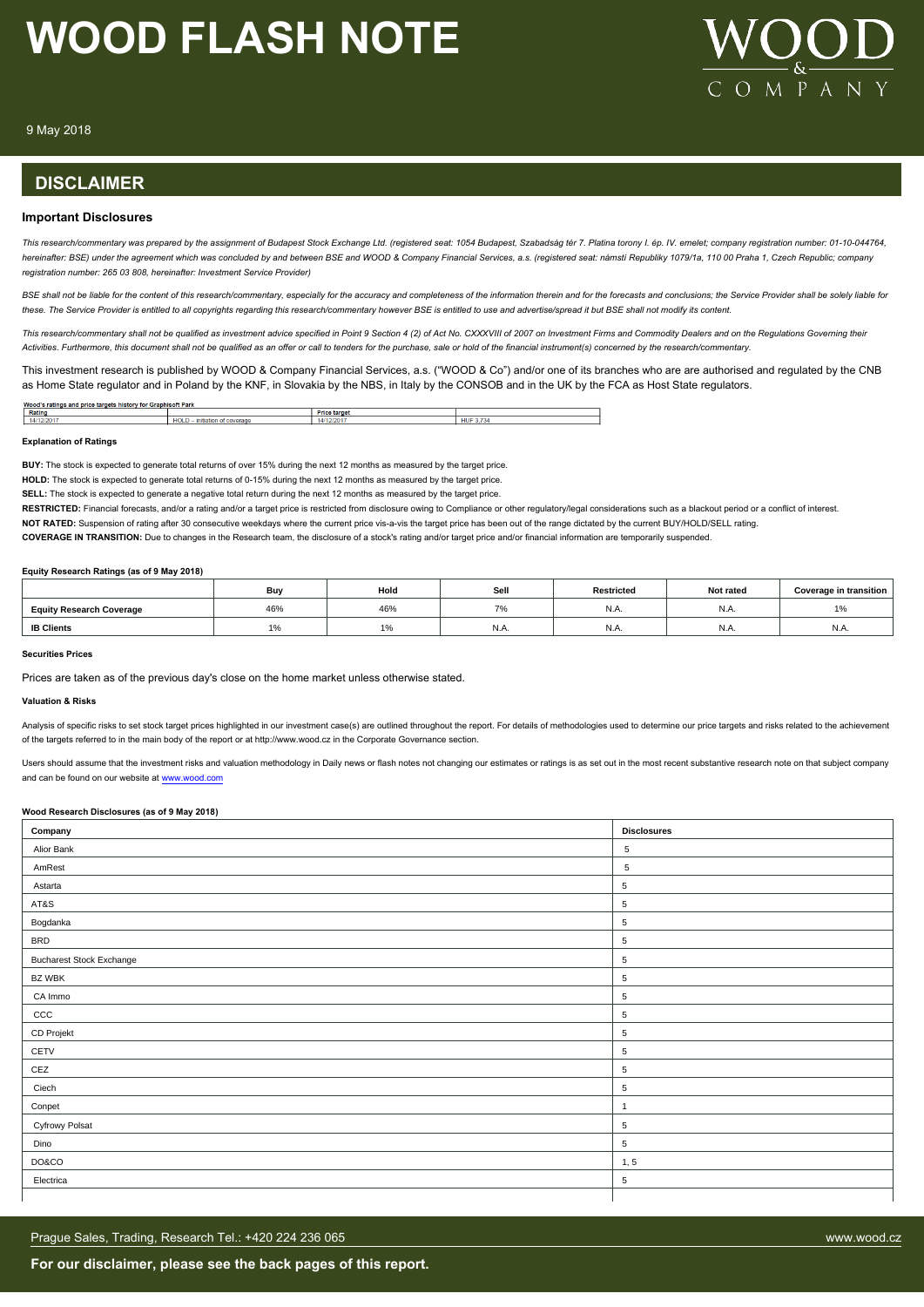

### 9 May 2018

| Enea                          | $\sqrt{5}$     |
|-------------------------------|----------------|
| Energa                        | $\overline{5}$ |
| Erste Group Bank              | $\sqrt{5}$     |
| Eurocash                      | $\sqrt{5}$     |
| Fortuna                       | $\sqrt{5}$     |
| S.C. Fondul Proprietatea S.A. | 1, 4, 5        |
| Getin Noble Bank              | $\sqrt{5}$     |
| GTC                           | $\sqrt{5}$     |
| Handlowy                      | $\sqrt{5}$     |
| ING BSK                       | $\sqrt{5}$     |
| Immofinanz                    | $\,$ 5 $\,$    |
| IPF                           | $\sqrt{5}$     |
| <b>ITG</b>                    | 1, 3           |
| <b>JSW</b>                    | $\sqrt{5}$     |
| Kernel                        | $\sqrt{5}$     |
| KGHM                          | $\sqrt{5}$     |
| Komercni                      | $\sqrt{5}$     |
| Kruk                          | $\sqrt{5}$     |
| Lotos                         | $\,$ 5 $\,$    |
| LPP                           | $\,$ 5 $\,$    |
| mBank                         | $\,$ 5 $\,$    |
| MedLife                       | 1, 2, 3        |
| Millennium                    | $\sqrt{5}$     |
| <b>MOL</b>                    | $\sqrt{5}$     |
| <b>MONETA Money Bank</b>      | 1, 2, 3, 5     |
| Netia                         | $\sqrt{5}$     |
| OMV                           | $\sqrt{5}$     |
| Orange PL                     | $\sqrt{5}$     |
| Pekao                         | $\sqrt{5}$     |
| PGE                           | $\,$ 5 $\,$    |
| <b>Philip Morris</b>          | $\overline{5}$ |
| PKO BP                        | 1, 2, 3, 5     |
| PKN Orlen                     | $\sqrt{5}$     |
| PKP Cargo                     | $\sqrt{5}$     |
| PZU                           | $\sqrt{5}$     |
| RBI                           | $\,$ 5 $\,$    |
| RC <sub>2</sub>               | $\overline{4}$ |
| Romgaz                        | 5              |
| SIF <sub>2</sub>              | $10$           |
| SNP - OMV Petrom              | 3, 5           |
| O <sub>2</sub> CR             | 1, 4, 5        |
| Banca Transilvania            | $\,$ 5 $\,$    |
| Transelectrica                | $\,$ 5 $\,$    |
| Transgaz                      | 1, 5           |
| Unipetrol                     | $\,$ 5 $\,$    |
| WSE                           | $\mathbf{1}$   |
| Warimpex                      | 1, 5           |

#### **Description**

1 The company currently is, or in the past 12 months was, a client of Wood & Co or its affiliated companies for the provision of investment banking services.

2 In the past 12 months, Wood & Co or its affiliated companies have received compensation for Corporate Finance/Investment Banking services from this company.

3 In the past 12 months, Wood & Co or any of its affiliated companies have been lead manager, co-lead manager or co-manager of a public offering of the company's financial instruments.

Wood & Co acts as corporate broker to this company and/or Wood & Co or any of its affiliated companies may have an agreement with the company relating to the provision of Corporate Finance/Investment Banking services.

- 5 Wood & Co or any of its affiliated companies is a market maker or liquidity provider in relation to securities issued by this company.
- 6 In the past 12 months, Wood & Co, its partners, affiliated companies, officers or directors, or any authoring analyst involved in the preparation of this investment research has provided services to the company for remuneration, other than normal course investment advisory or trade execution services.
- 7 Those persons identified as the author(s) of this investment research, or any individual involved in the preparation of this investment research, have purchased/received shares in the company prior to a public offering of those shares, and the price at which they were acquired along with the date of acquisition are disclosed above.
- 8 The authoring analyst, a member of the authoring analyst's household, or any individual directly involved in the preparation of this investment research has a direct ownership position in securities issued by this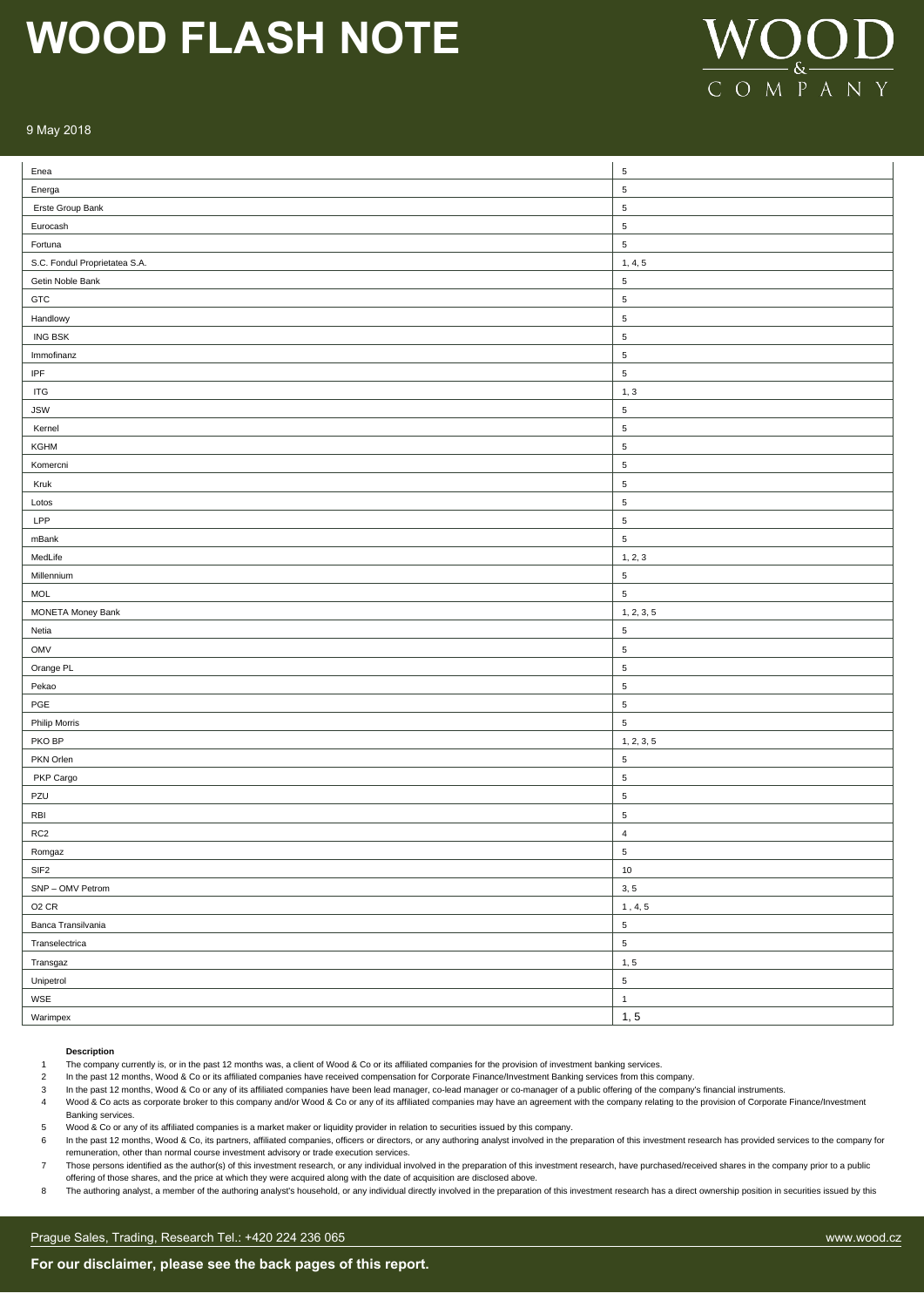

#### 9 May 2018

#### company.

- 9 A partner, director, officer, employee or agent of Wood & Co and its affiliated companies, or a member of his/her household, is an officer, or director, or serves as an advisor or board member of this company.<br>As of the As of the month end immediately preceding the date of publication of this investment research Wood & Co or its affiliate companies, in the aggregate, beneficially owned 1% or more of any class of the total issued share capital or other common equity securities of the company or held a material non-equity financial interest in this company.
- 11 As of the month end immediately preceding the date of publication of this investment research the relevant company owned 1% or more of any class of the total issued share capital in Wood & Co or any of its affiliated companies.
- 12 Other specific disclosures as described above

WOOD & Company announces that its affiliated company WOOD & Company Funds SICAV p.l.c (through its mutual funds) increased its stake in Pegas Nonwovens to 25.28%. Some entities of WOOD & Company Group are investors of these mutual funds.

The authoring analysts who are responsible for the preparation of this investment research have received (or will receive) compensation based upon (among other factors) the Corporate Finance/Investment Banking revenues and general profits of Wood & Co. However, such authoring analysts have not received, and will not receive, compensation that is directly based upon or linked to one or more specific Corporate Finance/Investment Banking activities, or to recommendations contained in the investment research.

Wood & Co and its affiliated companies may have a Corporate Finance/Investment Banking or other relationship with the company that is the subject of this investment research and may trade in any of the designated investments mentioned herein either for their own account or the accounts of their customers, in good faith or in the normal course of market making. Accordingly, Wood & Co or their affiliated companies, principals or employees (other than the authoring analyst(s) who prepared this investment research) may at any time have a long or short position in any such designated investments, Related designated investments or in options, futures or other derivative instruments based thereon.

Wood & Co manages conflicts of interest arising as a result of preparation and publication of research through its use of internal databases, notifications by the relevant employees and Chinese Walls as monitored by Compliance. For further details see our website at www.wood.com in the Section Corporate Governance or via the link http://www.wood.com/research.html

The information contained in this investment research has been compiled by Wood & Co from sources believed to be reliable, but (with the exception of the information about Wood & Co) no representation or warranty, express or implied, is made by Wood & Co, its affiliated companies or any other person as to its fairness, accuracy, completeness or correctness. Wood & Co has not independently verified the facts, assumptions, and estimates contained herein. All estimates, opinions and other information contained in this investment research constitute Wood & Co's judgement as of the date of this investment research, are subject to change without notice and are provided in good faith but without legal responsibility or liability.

Wood & Co salespeople, traders, and other professionals may provide oral or written market commentary or trading strategies to our clients and our proprietary trading desk that reflect opinions that are contrary to the opinions expressed in this investment research. Wood & Co's affiliates, proprietary trading desk, and investing businesses may make investment decisions that are inconsistent with the recommendations or views expressed in this investment research.

This investment research is provided for information purposes only and does not constitute an offer or solicitation to buy or sell any designated investments discussed herein in any jurisdiction where such offer or<br>solicit circumstances should be construed as, a solicitation to act as a securities broker or dealer in any jurisdiction by any person or company that is not legally permitted to carry on the business of a securities broker or dealer in that jurisdiction. This material is prepared for general circulation to clients and does not have regard to the investment objectives, financial situation or particular needs of any particular person. Investors should obtain advice based on their own individual circumstances before making an investment decision. To the fullest extent permitted by law, none of Wood & Co, its affiliated companies or any other person accepts any liability whatsoever for any direct or consequential loss arising from or in connection with the use of this material.

#### **For United Kingdom or European Residents:**

This investment research is for persons who are Eligible Counterparties or Professional Clients only and is exempt from the general restrictions in section 21 of the Financial Services and Markets Act 2000 (or any analogous legislation) on the communication of invitations or inducements to engage in investment activity on the grounds that it is being distributed in the United Kingdom only to persons of a kind described<br>in Articl amended). It is not intended to be distributed or passed on, directly or indirectly, to any other class of persons. This material is not for distribution in the United Kingdom or Europe to retail clients, as defined under the rules of the Financial Conduct Authority.

#### **For United States Residents:**

This investment research distributed in the United States by WOOD&Co, and in certain instances by Brasil Plural Securities LLC ('Brasil Plural'), a U.S registered broker dealer, only to "major U.S. institutional investors", as defined under Rule 15a-6 promulgated under the US Securities Exchange Act of 1934, as amended, and as interpreted by the staff of the US Securities and Exchange Commission. This investment research is not intended for use by any person or entity that is not a major U.S institutional investor. If you have received a copy of this research and are not a major U.S institutional investor, you are instructed not to read, rely on or reproduce the contents hereof, and to destroy this research or return it to WOOD&Co or to Brasil Plural. Analyst(s) preparing this report are employees of WOOD&Co who are resident outside the United States and are not associated persons or employees of any US registered broker-dealer. Therefore the analyst(s) are not be subject to Rule 2711 of the Financial Industry Regulatory Authority (FINRA) or to Regulation AC adopted by the U.S Securities and Exchange Commission (SEC) which among other things, restrict communications with a subject company, public appearances and personal trading in securities by a research analyst. Any major U.S Institutional investor wishing to effect transactions in any securities referred to herein or options thereon should do so by contacting a representative of Brasil Plural Securities LLC. Brasil Plural is a broker-dealer registered with the SEC and a member of FINRA and the Securities Investor Protection Corporation. Its address is 545 Madison Avenue, 8th Floor, New York, NY 10022 and its telephone number is 212-388-5613. WOOD&Co is not affiliated with Brasil Plural Securities LLC or any other U.S registered broker-dealer.